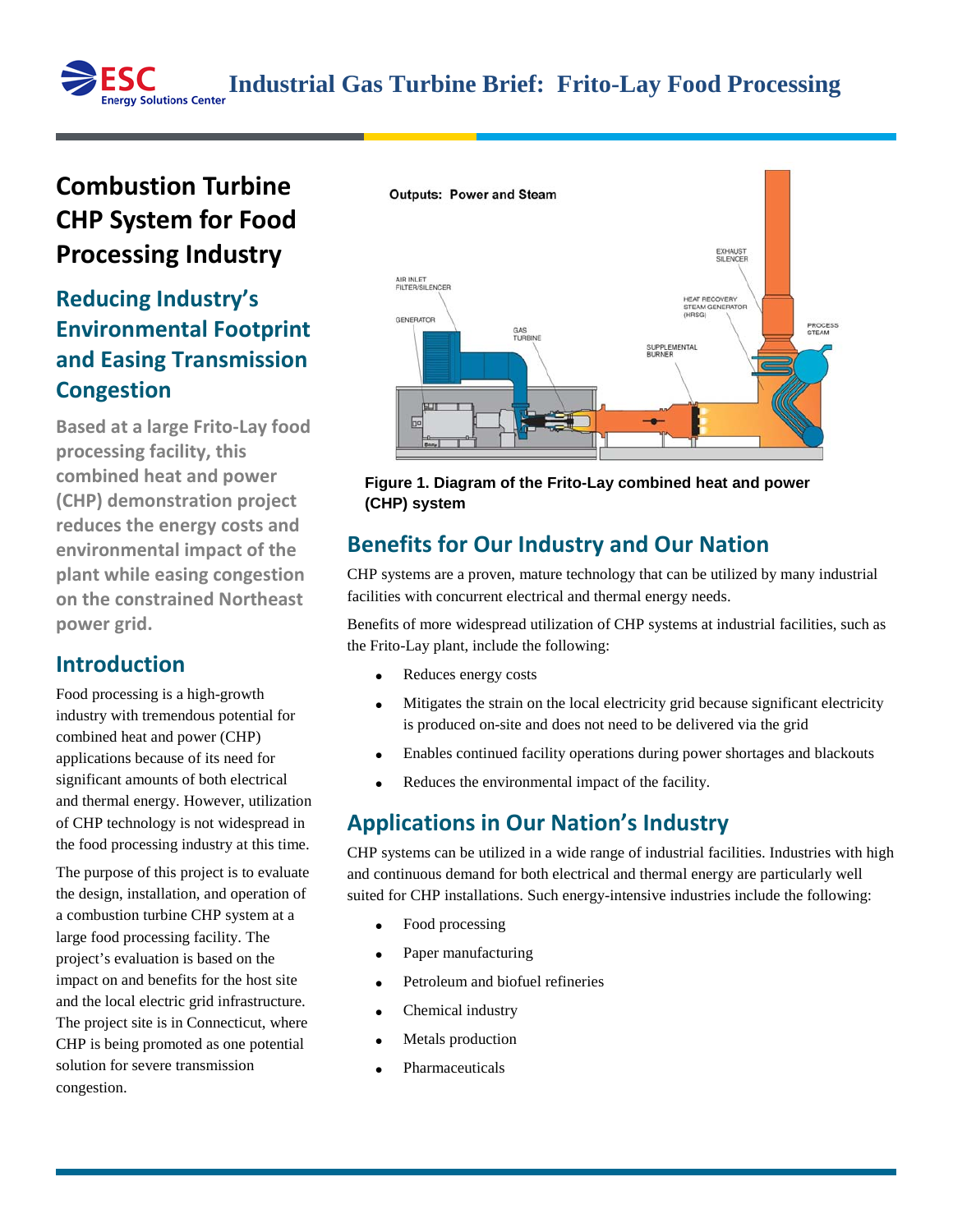# **Project Description**

The CHP system was installed at a Frito-Lay facility in Killingly, Connecticut. The system is based on a power island concept comprised of a 4.6 megawatt (MW) Solar Turbines Centaur 50 natural gas combustion turbine and a Rentech heat recovery steam generator equipped with supplemental duct firing. The system also includes combustion air inlet chilling to increase power generation in warm weather and a selective catalytic emission reduction system.

The Frito-Lay plant is a 275,000 square foot facility that began operation in 1988 and has over 400 employees. It processes over 250,000 pounds (lbs)per day of both corn and potatoes for snack foods. The plant operates 24 hours a day, seven days a week. Electricity and steam demand fluctuate based on production levels.

The unfired steam production from the gas turbine exhaust is approximately 24,000 lb/hour, and maximum supplementary fired steam production is as high as 60,000 lb/hour. The CHP system, designed to be electric load following, has the capacity to meet 100% of the plant's electrical power needs and is also designed to provide a majority of the facility's annual steam needs.

Performance of the system was collected over a 12-month operating period and the CHP system's energy and economic performance, its impact on plant operations and performance, and its effect on air emissions were analyzed. In addition to the system's direct emissions, its impact on displaced central station power generation emissions was also documented.

#### Barriers

Despite the many economic, efficiency, and environmental benefits of CHP systems, obstacles to widespread utilization of the technology in industry still exist. Major barriers include the following:

- Need for significant upfront financial investment
- Commitment to maintaining onsite power generation
- Industries which have not traditionally utilized CHP systems, such as food processing, are seeking information on CHP economics and benefits
- The relief from recent high and volatile natural gas prices and the increase in gas supplies has not been recognized by industry

#### Pathways

In the course of the project, the energy, emissions, reliability, and economic performance of the CHP system was evaluated and documented over a 12 month operating period. Data analysis was provided by the Energy Solutions Center, Inc. This information has proven valuable for understanding the role of CHP in providing economic and reliable energy services for small- and mediumsized industrial facilities. The project also documented the value of CHP in providing benefits to both the industrial facility and the local electric grid infrastructure. A case study of this installation has been completed and will be used to encourage the adoption of onsite power generation by other food processing facilities. For Frito-Lay, the CHP operation and economics exceeded their expectations.

### Milestones

April 2009: System commissioned on time.

May 2009: Data collection begun

May 2010: Data collection complete

Operating data shows the CHP system provided over 90% of the electrical demand and about 80% of the steam load for the facility. The performance of the CHP system continues to be excellent, with virtually no interruptions in operation and an overall CHP efficiency of 69% has been achieved.

#### **System Quick Facts**

Location: Killingly, Connecticut Equipment: 4.6 MW Solar Centaur 50 combustion turbine; Rentech heat recovery steam generator Fuel: Natural gas Use of thermal energy: Steam generation Facility size: 275,000 sq. ft.; over 400 employees Electricity demand: 1,500–3,770 kW Steam demand: 12,000–90,000 lb/hr Installation date: April 2009

### **Project Partners**

Frito-Lay North America, Inc. Principal Engineer: Kevin Chilcoat Kevin.Chilcoat@fritolay.com

Yankee Gas www.yankeegas.com

Energy Solutions Center, Inc. www.escenter.org Project Coordinator: Rich Biljetina biljetina@comcast.net

ESC acknowledges the support received from the Department of Energy